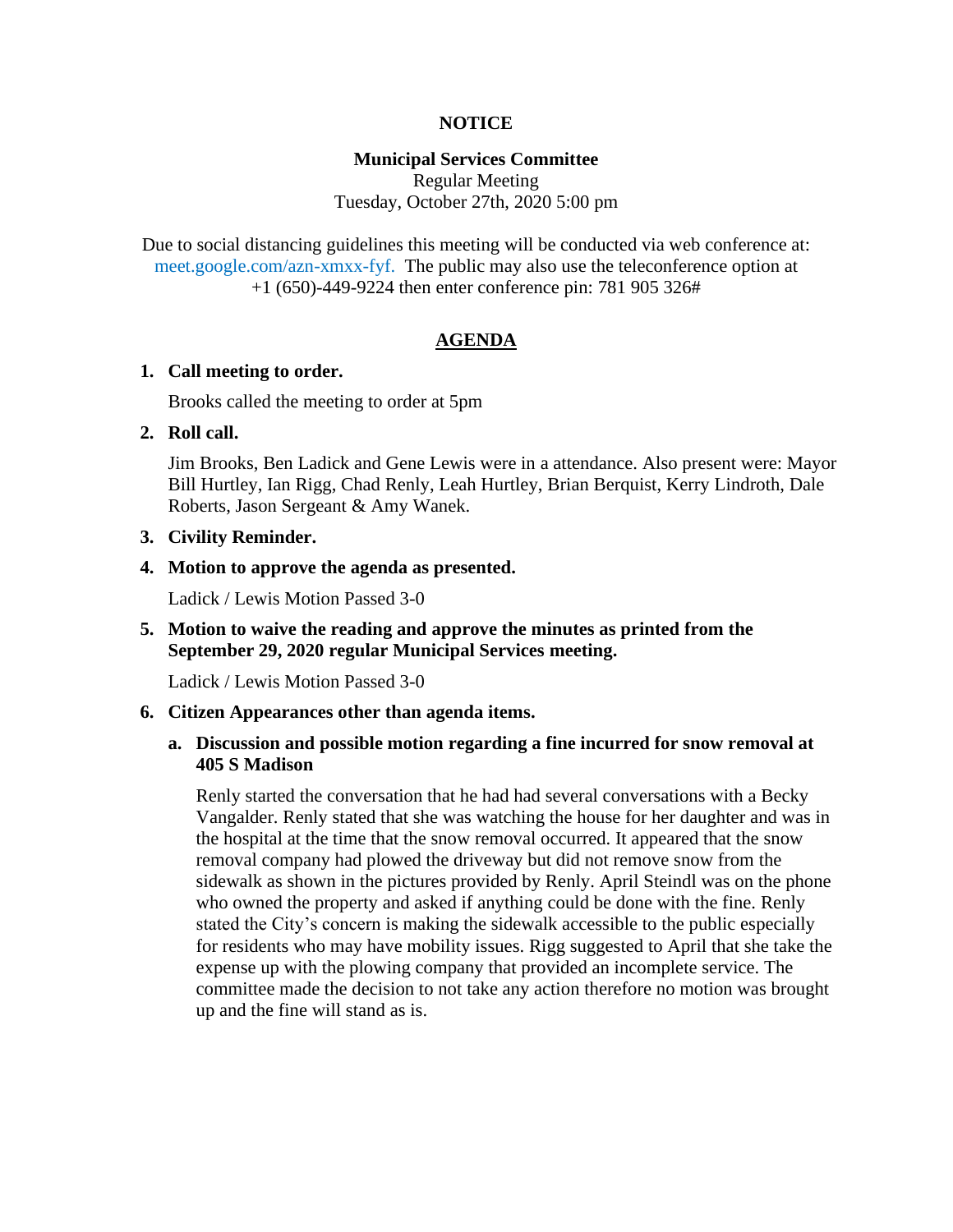### **7. Customer concerns with potential motion to make billing adjustments.**

The packet included a list of utility accounts that had been adjusted for sewer credits by office staff. Ian stated that this will be added quarterly and is for the committees review purposes only and no motion is required. The list will be added into the MSC meeting packet quarterly.

# **8. Director's Report**

## **a. Parks and Recreation Report**

Renly stated that Ray has the bathroom closed with the exception of one for a reserved pavilion rental. The last bathroom will be closed after the weekend. Mowing has finished but Ray continues to work on leaves in the park.

## **b. Emergency Action Plan Section Addition – Load Shedding**

Renly reported that he is working to add an additional emergency load shedding plan into the City's existing EAP document. He stated that this plan includes the City's largest power users and puts a plan into place that will allow the City to shed electrical load from its system in order to help stabilize the grid in the event such action is necessary. Renly said that this plan could potentially prevent the City from being forced into a rotational circuit shutdown which would effect critical customers in order to prevent a potential total blackout.

## **c. AMI Project (Placeholder)**

# **(1) Current AMI Count Remaining- Elec: 1 Water: 281**

Renly stated that the 1 remaining electric meter is still awaiting inspection. There is no change in water meters replacements due to COVID.

### **(2) NorthStar Update**

Brooks gave an update on the upcoming switch to the NorthStar software. He had a conversation with Phil Hansen and discussed the potential timeline of the upgrade. They will have another discussion in June of 2021 to see where things are at. The plan as of right now is to start in the second half of 2021 or possibly bump it out to 2022.

### **d. Lake Leota Dam EAP/DFA Update**

Renly stated that he has been in contact with Jewell and Associates regarding the engineering drawings and is still on track with submitting the plans to the DNR in December. He also said that the DNR had sent an email showing their interpretation of the limits of the dam. Renly stated that de disagreed with the depiction and talked about the limits of the south westerly wall near the bridge structure. Renly will be proposing a change in the DNR's limit of what was consider to be part of the dam's critical infrastructure. Renly considers this area to be structurally significant to the earthen portion of the dam and should be considered in the dam's repair proposal as part of the grant.

### **e. Bridge Inspection (Placeholder)**

No changes to report at this time. The bridge inspections are still set to be done early in 2021.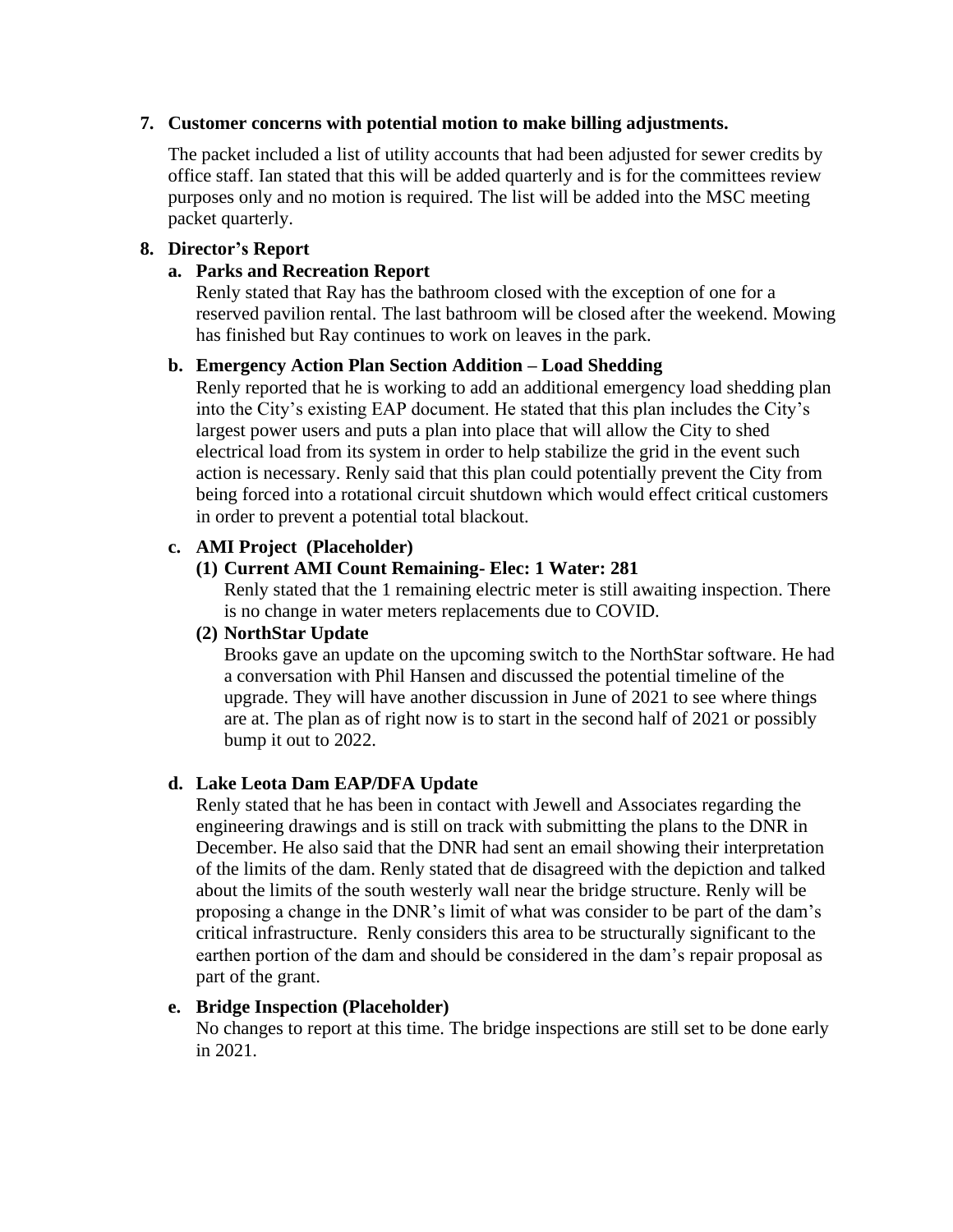## **f. 5G Installation Update**

Renly stated that the current MLA version has gone through the City Attorney, Renly made several small revisions and is now back in US Cellular's hands for a final review. Renly said that once the he receives the MLA back from US Cellular he will clean the document up which would then proceed to MSC then to the Economic Development Committee and finally to Common Council for final approval and signing.

## **9. City Engineer Report**

## **a. Sub-division/development update**

Berquist said that things are wrapping up with existing developments. The  $7<sup>th</sup>$  St extension has utilities being laid. Brooks asked Sergeant about what the current situation was regarding the last house at the end of Stonewood Ct. Jason stated that the deck overhang is encroaching into the City's sewer easement and that a door was placed in the back of the house which exceeded the lowest elevation allowed per approved plan. Jason said that a letter has been sent out and that the problems are being addressed.

## **b. Inflow and Infiltration Study**

No change in information from prior meetings.

# **c. Ranch View & Maas Property Update/Discussion**

Berquist stated that they are reviewing the development agreements for Ranch View development. Berquist also mentioned that  $1<sup>st</sup> \& 2<sup>nd</sup>$  St design is coming along. The survey work has been completed. The committee discussed going beyond City limits to meet Old HWY 92. Berquist & Renly will reach out to the Town of Union to discuss options for these areas. The Committee also discussed the placement of sidewalks, curb and gutter in these areas. Berquist recommended that the City build these facilities out and defer the assessment until such a time that those lots have been annexed into the City.

# **10. Administrative Staff's Report**

*a.* **Motion to recommend to Common Council Resolution 2020-21** *Resolution Authorizing Chloride Reduction Program – Water Softener Rebate* Ladick – Lewis Motion passed 3-0

# **b. Capital Projects and Funding**

Rigg discussed two funding options pending the outcome of the referendum. If the referendum passes, the full amount of \$14 million will be borrowed from NAN which would then refinance from NAN to smaller issuers later. Rigg  $&$  Renly will discuss options in more detail as more information becomes available. Rigg also talked about borrowing for the lift stations and Church St as well as a refinance in 2022 with a 20 yr. GO Bond. Brooks asked if the generator for City Hall was going to be included in the borrowing. Rigg stated that yes, it would be paid for by electric utility under customer service during an outage.

### **c. Moratorium Update**

Rigg mentioned sending out a spreadsheet of delinquent account numbers for the Committee's review. Rigg also stated that overdue accounts can be placed on the 2020 tax roll but some will have to go straight to debt collection. Brooks mentioned